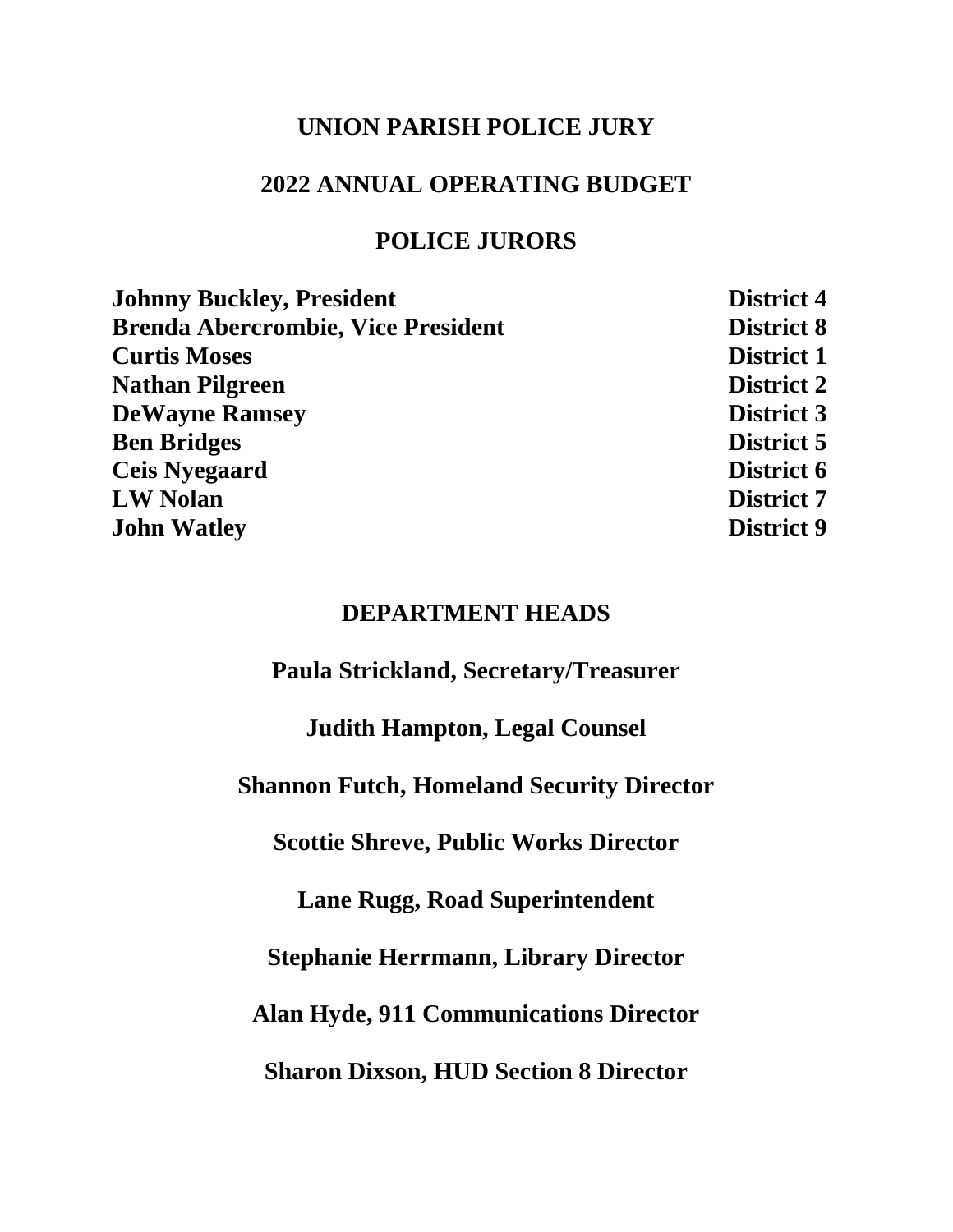

**Union Parish Police Jury**

# **Finance Committee Members**

\_\_\_\_\_\_\_\_\_\_\_\_\_\_\_\_\_\_\_\_\_\_\_\_\_\_\_\_\_\_\_\_\_\_\_\_\_\_\_\_\_\_\_\_

# **Ben Bridges – Chairman Nathan Pilgreen – Vice Chairman Brenda Abercrombie L.W. Nolan**

| <b>FUND</b>             | <b>CASH IN BANK AS OF 11/29/21</b> | <b>LAMP INVESTMENT</b> |
|-------------------------|------------------------------------|------------------------|
| General                 | \$377,154.21                       | \$531,881.54           |
| Road                    |                                    |                        |
| <b>Maintenance</b>      | \$                                 | \$162,339.51           |
| Road                    |                                    |                        |
| <b>Construction</b>     | \$372,395.38                       | \$310,071.17           |
| Library                 | \$844,358.75                       | \$128,220.55           |
| <b>Unemployment</b>     | \$1,033.37                         | \$0.30                 |
| <b>Airport</b>          | \$3,041.55                         |                        |
| <b>Off Duty</b>         | \$20,337.68                        | \$12.68                |
| <b>Detention Center</b> | \$700,260.43                       | \$40,479.89            |
| <b>Sales Tax -</b>      |                                    |                        |
| Landfill                | \$5,451,526.19                     | \$846,777.00           |
| <b>Health Unit</b>      | \$97,328.22                        | \$475,924.31           |
| Litter                  | \$2,073.17                         |                        |
| 911                     | \$246,357.05                       | \$18,714.72            |
| <b>Collections</b>      | \$148,382.32                       |                        |
| <b>Section 8</b>        | \$84,926.51                        |                        |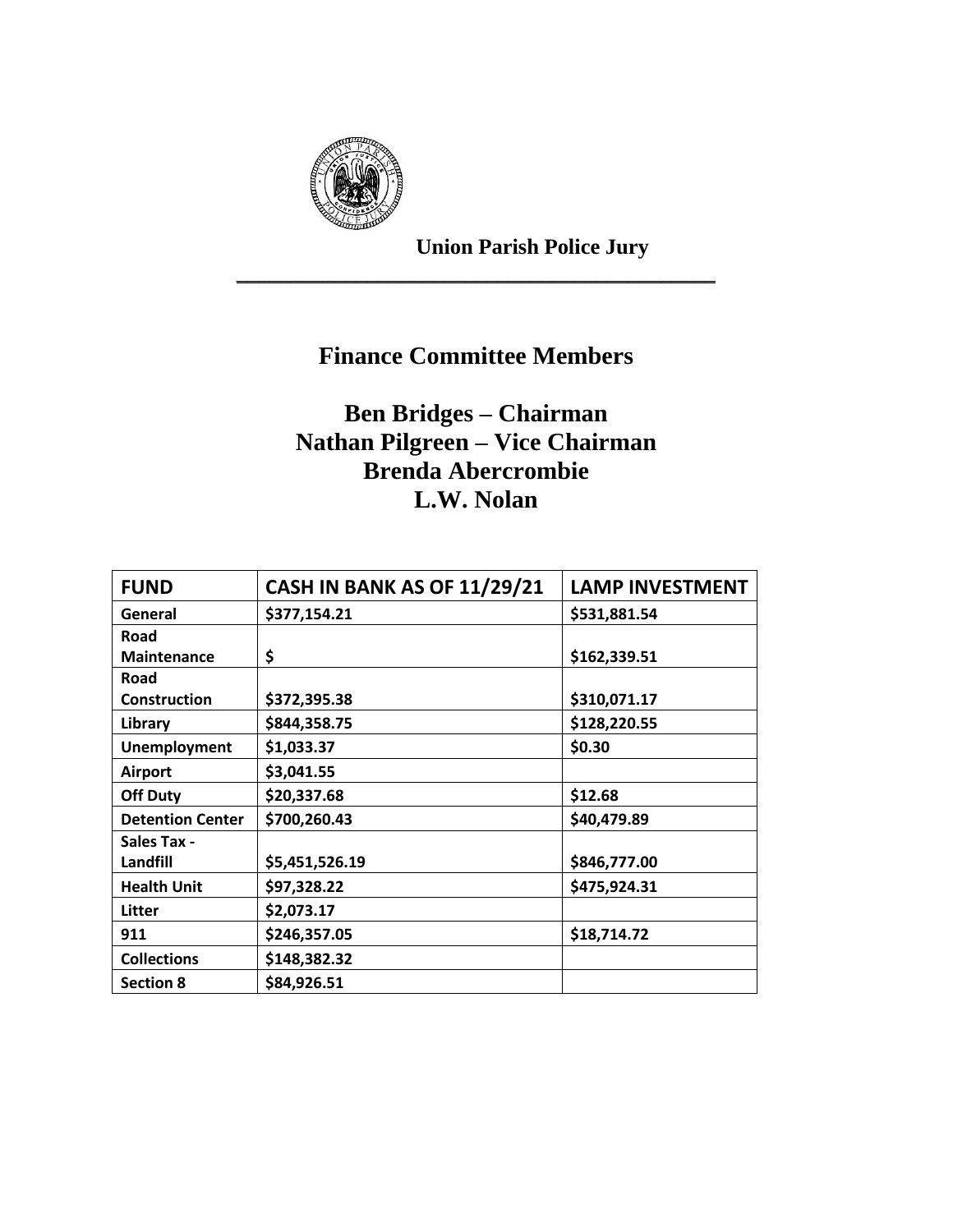## **2022 Budget Message**

The budget for 2022 continues the effort to improve the financial accountability of parish government and to meet the service demands of our citizens and the infrastructure needs of our community. In preparing this budget I cautiously considered that the world is still amid the COVID pandemic and that the condition of the national, state and local economy is still being impacted in largely unpredictable ways. After taking this into account, as well as analyzing the spending trends from previous years, this is a balanced budget that utilizes all available sources of revenue and efficiently meets the needs of Union Parish.

The Union Parish Police Jury is the governing authority for Union Parish and is a political subdivision of the State of Louisiana. The police jury is governed by nine (9) jurors representing nine single member districts within the parish. The jurors serve four-year terms. Each year they appoint a president as their chairman to preside over their meetings. The current jurors are as follows: Curtis Moses (District 1), Nathan Pilgreen (District 2), DeWayne Ramsey (District 3), Johnny Buckley (District 4), Ben Bridges (District 5), Ceis Nyegaard (District 6), L.W. Nolan (District 7), Brenda Abercrombie (District 8) and John Watley (District 9). The current juror terms will expire January 7, 2024. At the time of his/her election, a police juror must be a registered voter, a resident of the state for the last two years and actually domiciled for the preceding year in the district from which he/she seeks election.

Louisiana Revised Statute 33:1236 gives the police jury various responsibilities to regulate and direct the affairs of the parish and its inhabitants. These responsibilities include but are not limited to: (1) regulating subdivisions; (2) regulating speed limits on all parish roads; (3) regulating the construction, maintenance or repair to buildings; (4) providing the construction and maintenance of roads, bridges and drainage systems; (5) establishing programs and policies for the parish system; (6) approving the annual operating budget and financial spending; (7) providing for the health and welfare of the poor, disadvantaged and unemployed in the parish and generally directing the activities and functions under its jurisdiction. I encourage you to read Louisiana Revised Statute 33:1236 to see exactly what the police jury's various responsibilities are.

The Union Parish Police Jury uses Fund Accounting. Instead of using multiple checking accounts the police jury has one major account (Master). There are several funds in the Master Account: General Fund, Road Maintenance, Road Construction, Library, Unemployment, Airport, Off-Duty Witness Fees, Detention Center, Health Unit, Sales Tax-Landfill, Union Parish Litter Court, Union Parish Communications District, Collections-Sales Tax, HUD Section 8 and Homeland Security. The jury also has a Payroll Bank Account which is a wash-out account. The funds that are needed for Payroll are transferred from the Master Account to the Payroll Account.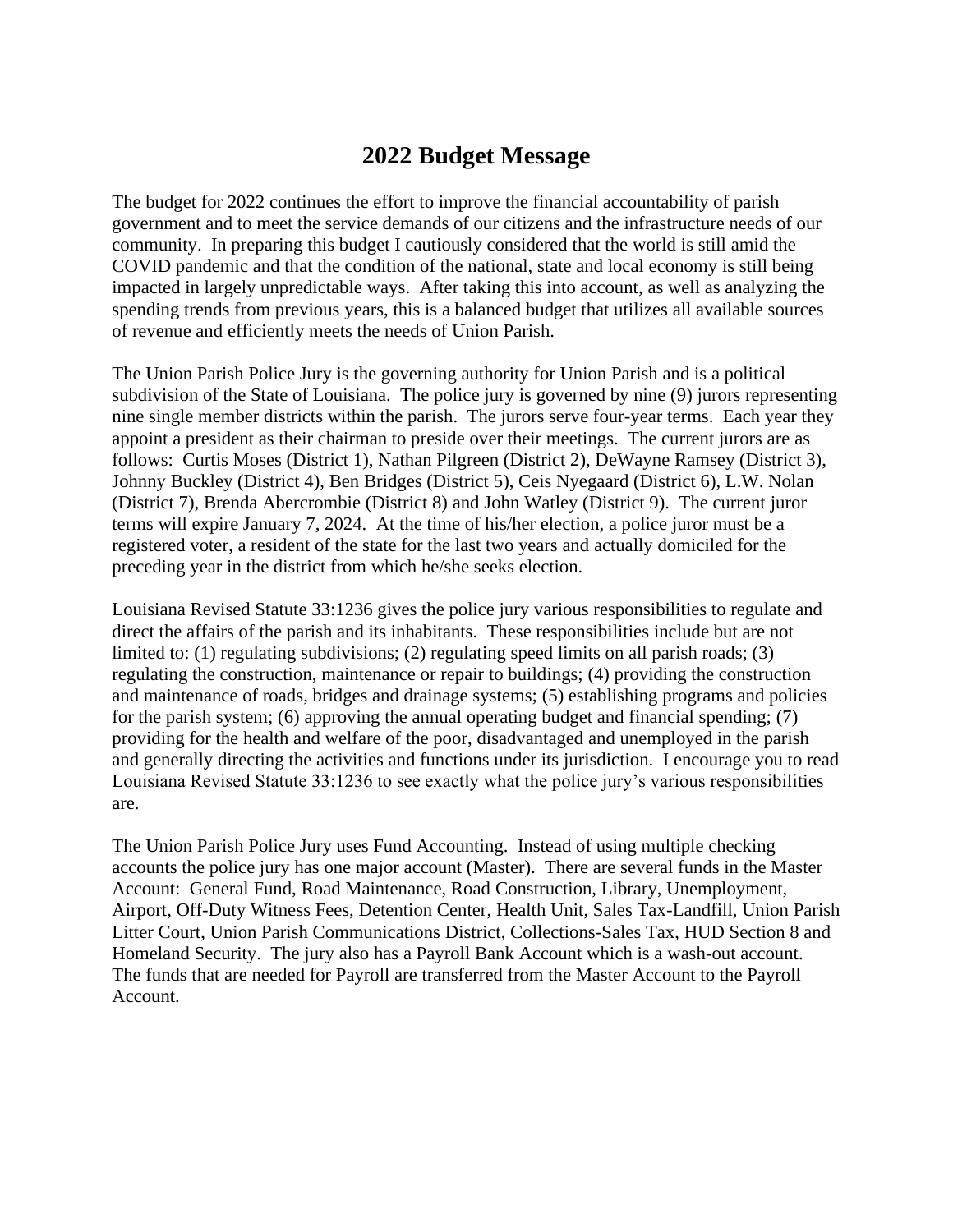## **Budgeting Process**

The budgeting process begins in September. Worksheets are printed and General Ledgers are reviewed. I am looking for anything that seems to be out of the ordinary. If something were inadvertently coded incorrectly a journal entry is needed. In October/November a proposed budget is printed for each department supervisor. This year the Public Works Director was included in the Road and Landfill budget process. Department Heads are asked if their department will be doing any road projects next year (road department), any major equipment to be purchased (all departments) or if there are any major projects at the landfill. If possible, each department supervisor will sign off on their proposed budget. With the exception of the Library and Section 8, the Secretary/Treasurer prepares all of the budgets for the parish. The Secretary/Treasurer reviews the Library and Section 8 budget and offers suggestions.

Louisiana Revised Statute 39:1305 states that (1) each political subdivision prepares a comprehensive budget presenting a complete financial plan for each fiscal year for the general fund and each special revenue fund; (2) the chief executive or administrative officer of the political subdivision shall prepare the proposed budget and (3) the budget document shall include a budget message signed by the budget preparer. Once the budget is prepared a Finance meeting is needed for the proposed budget to be presented to the committee. The committee is asked to review and discuss. At this time any necessary changes will be determined. An ad is placed in the official journal notifying the public that the proposed budget is available for public inspection at the Police Jury Annex office. The public is also notified that a public hearing will take place on the designated date to adopt the proposed budget. The notice must be published at least ten days prior to the date of the hearing. A public hearing will be held at a special meeting in December. After the special meeting the budget will be adopted. The budget can be amended at any time during the year, but as long as there is not a 5% variance up or down in the total budget it is usually left alone.

## **General Fund – Fund 01**

General Fund Revenue projections are based upon information supplied by the Union Parish Tax Assessor, analyzing previous year's income and an assumption of slight revenue growth. The General Fund is always considered a major fund of the Parish. The General Fund is funded primarily through an **Ad Valorem Tax of 2.790 mills**. According to the assessor, one mill brings in **\$151,068**. The Ad Valorem is projected by using the Grand Recap supplied by the Union Parish Assessor. The General Fund also receives revenue from various state and local monies (alcoholic beverage tax, insurance occupational license fees, severance tax for timber/oil, bookkeeping fees from the library and health unit, building permits and rent for various agencies). The General Fund also receives revenue from each Department of Motor Vehicle transaction.

Several costly legislative mandates come out of the General Fund.

• **District Attorney**: The police jury provides office space for the District Attorney's office and is mandated by state law to pay a portion of the District Attorney and Assistant District Attorney's salaries. Rather than pay the actual salaries plus benefits the jury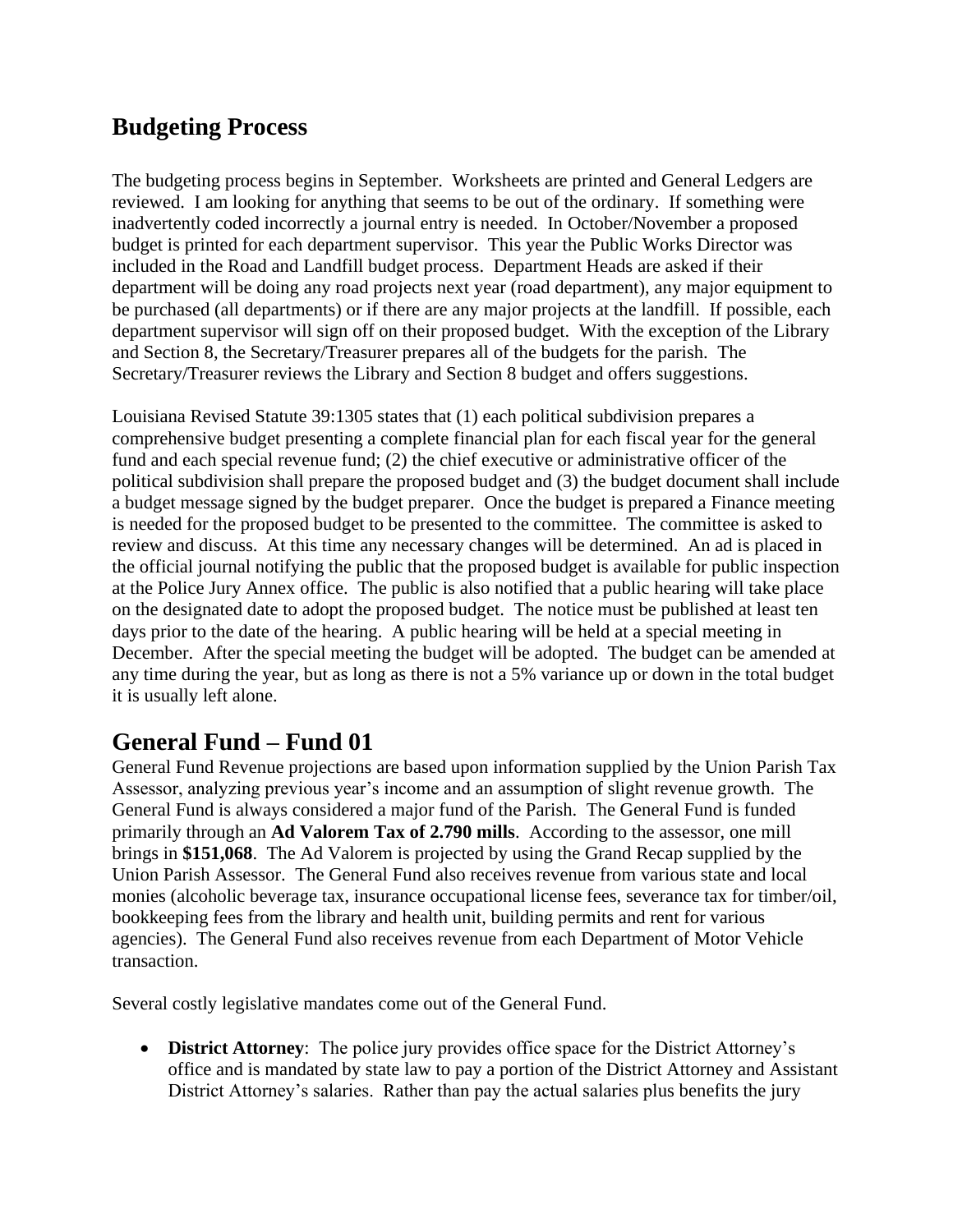agreed around 2003 to pay a flat fee of \$10,000 per month for the support of the DA's office. See La Revised Statute 16:111-16:116.

- **Clerk of Court**: La Revised Statute 33:4713 provides that each parish shall provide an office space as well as furniture and equipment. The parish pays for the Clerk of Court's online indexing fees as well as any recording equipment needed for their day to day court operations.
- **Registrar of Voters**: The Registrar of Voters also falls under La Revised Statute 33:4713. They are also provided an office space as well as *necessary* furniture and equipment. The jury pays for travel, training, dues and the Registrar of Voters bond.
- **Coroner**: The parish is mandated by state law to pay fees for services performed such as conducting investigations, performing autopsies, appearing in court and performing laboratory tests. The coroner has an office located in the Union Parish Health Unit and he/she is furnished the necessary supplies and equipment to perform his/her job. The salary of the Coroner and the Deputies are funded through the General Fund. Please see La Revised Statute 13:5706. The Coroner is requesting additional funding for the year 2022.
- **Homeland Security**: The Union Parish Homeland Security Director's salary is funded 100% by the EMPG grant. Most of the office supplies and expenses are reimbursed through this same grant. If necessary, additional supplies are funded through the General Fund.
- **Public Safety/Sheriff Department**: The parish provides utilities and maintenance for the Union Parish Sheriff's Department. The parish also pays Green Oaks Juvenile Detention Center for the housing/medical needs for juveniles that are ordered by the court.
- **LSU/AG – County Agent**: Union Parish Police Jury has entered into a Cooperative Endeavor with the LSU AgCenter. They provide extension programs for Agriculture/Natural Resources, 4-H Youth Development, Family/Consumer Sciences and Community Economic Development.
- **Justices of the Peace and Constables**: There are three Justices of the Peace and three Constables. The parish pays for necessary training for the JP's and Constables. They attend a yearly conference. By law they are required to attend the conference at least once in a two-year period. The jury also contributes \$100 a month per JP and Constable. The state contributes \$100 per month as well.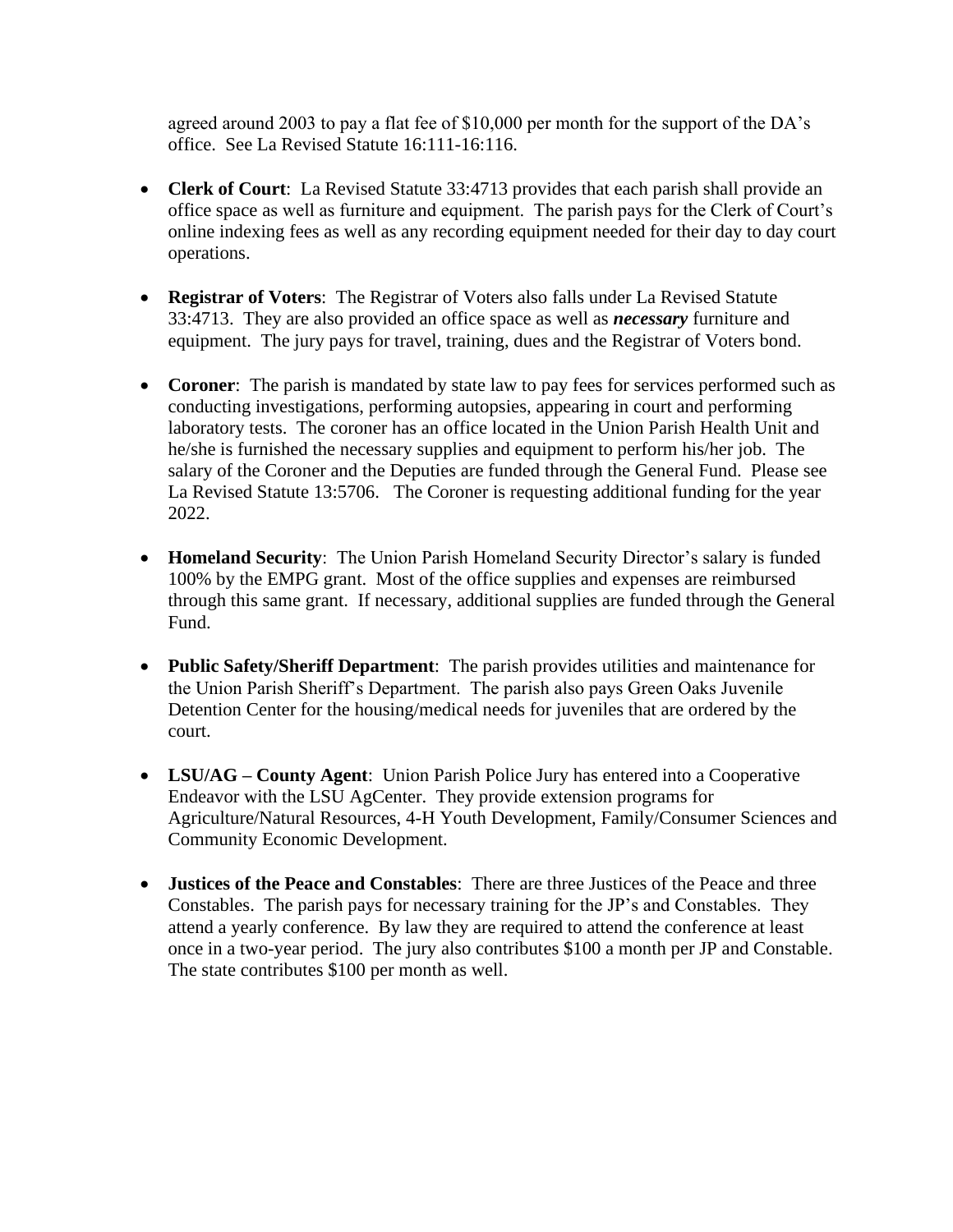Please note the following:

#### **Employee Raise**:

A 3% increase was budgeted for each department in case the jury wishes to increase salaries during the year. It is already built in.

#### **Employee Health Insurance:**

The Health insurance premiums increased per employee. The premium went from \$767.36 to \$850.23 per employee. Based on 100 employees that is an increase of **\$99,444** a year. There are currently five jurors receiving the opt out payment (Nathan, Johnny, Ben, Ceis and John). There are currently five employees receiving the opt out payment.

#### **Retiree Health Insurance**

There are currently eight retirees on the health insurance:

- Buck Brantley (General Fund; age 64)
- Grady McKinnie (Road Maintenance; age 63)
- Mike Holley (Road Maintenance; 65 in September 2022)
- Willie Jones (Road Maintenance; 65 in November 2022)
- Max Taunton (Landfill; age  $62$ )
- Shane Parks (Landfill; age 58)
- Gwen Ridgell (Landfill; age 64)
- Stanley Glosson (Collections; age 63)
- Richard Phelps (Landfill; 65 in September 2022)

Retiree insurance is paid until they turn the age of 65. Retirees will be notified three to four months in advance when they are approaching the 65-year-old age limit.

#### **Probation and Juvenile Officer (001.5.122.65000)**

This line item is for sanity hearings and competency evaluations. The psych evaluations cost \$1,000 per evaluation.

#### **Office Equipment – Clerk of Court (001.5.124.42000)**

Online indexing fees for the Clerk of Court. In exchange for paying the online indexing fees, the jury has been given unlimited access to documents online.

#### **Coroner's Office Supplies and Equipment (001.5.125.12000)**

The Coroner is requesting to purchase a portable building and install a body mortuary cooler. The total cost for the project should not exceed \$12,000. The Coroner has been utilizing out of parish facilities to hold a deceased body until an autopsy can be arranged. The out of parish facilities are now charging \$100 a day plus any cleaning fee that is required. The building with mortuary cooler will be located at the Union Parish Health Unit. There is not a morgue at Union General.

#### **Salary-Court Reporter (001.5.127.12000)**

Louisiana RS 13:961 provides that each of the official court reporters shall receive a monthly salary to be fixed and determined by the **judge** making the appointment. The salaries shall be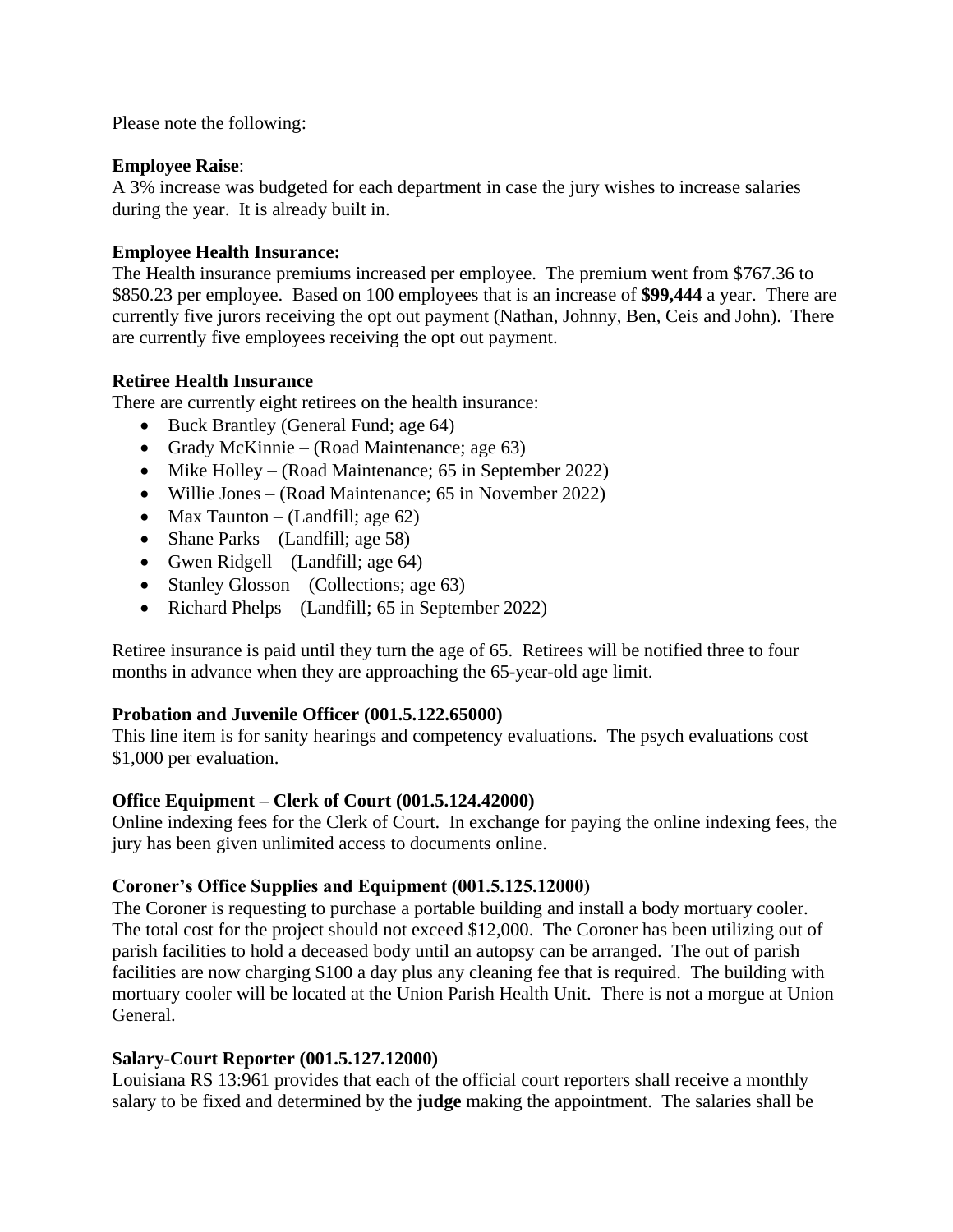paid out of the general fund of the parish or parishes comprising the judicial district for which the appointment is made. The police jury of each parish shall budget the salary of the official court reporters in its budget of annual expenses.

The Union Parish Police Jury pays the salary of Judge Hampton's court reporter. She is paid as a 1099 employee and does not receive any benefits. Judge Hampton has already informed the Secretary/Treasurer that his court reporter is being paid less than those in Lincoln Parish. When his court reporter retires the jury may have to increase the court reporter salary and provide benefits.

#### **Secretary/Treasurer Training and Conferences**

- Police Jury Association Conference
- OPAO (Organization of Parish Administrative Officials) Conference
- GFOA (Government Finance Officers Association) Conference
- Parochial Retirement Workshop

#### **Registrar of Voters**

Pat Bankston, Registrar of Voters, submitted a budget request for the following:

- Travel \$3,000
- Dues \$750
- Postage  $$2,000$

Mrs. Bankston requested a new desk, but a gently used one was found and is being utilized.

#### **Parish Service Office (001.5.408.65000)**

Louisiana RS 29:260-262 provides that police juries and municipal governing authorities may make appropriations out of funds not otherwise specifically allocated by law for the purpose of providing or assisting in providing for the maintenance and operation of service offices established by the commission, including those consolidated to serve more than one parish or municipality. Louisiana RS 29:260-262 also states that police juries and municipal governing authorities shall provide office space, for the operation of veterans' service offices. However, the cost of providing such office space shall not be considered as any payment or contribution required of a police jury or municipal governing authority toward the expense of operation and maintenance of such service offices.

Per RS 29:260-262 the jury pays for the support of the local VA office. The VA office is open on Tuesdays and Thursdays. The Cooperative Endeavor Agreement between the Union Parish Police Jury and Louisiana Department of Veterans Affairs was approved during the November meeting. The jury will provide support in the amount of \$800 per month.

#### **Trailblazers (001.5.651.650000)**

Increase from \$2,500 a year to \$3,000 a year.

#### **General Fund Transfers**

Appropriation to Road Maintenance - \$940,000 (Sales Tax to General)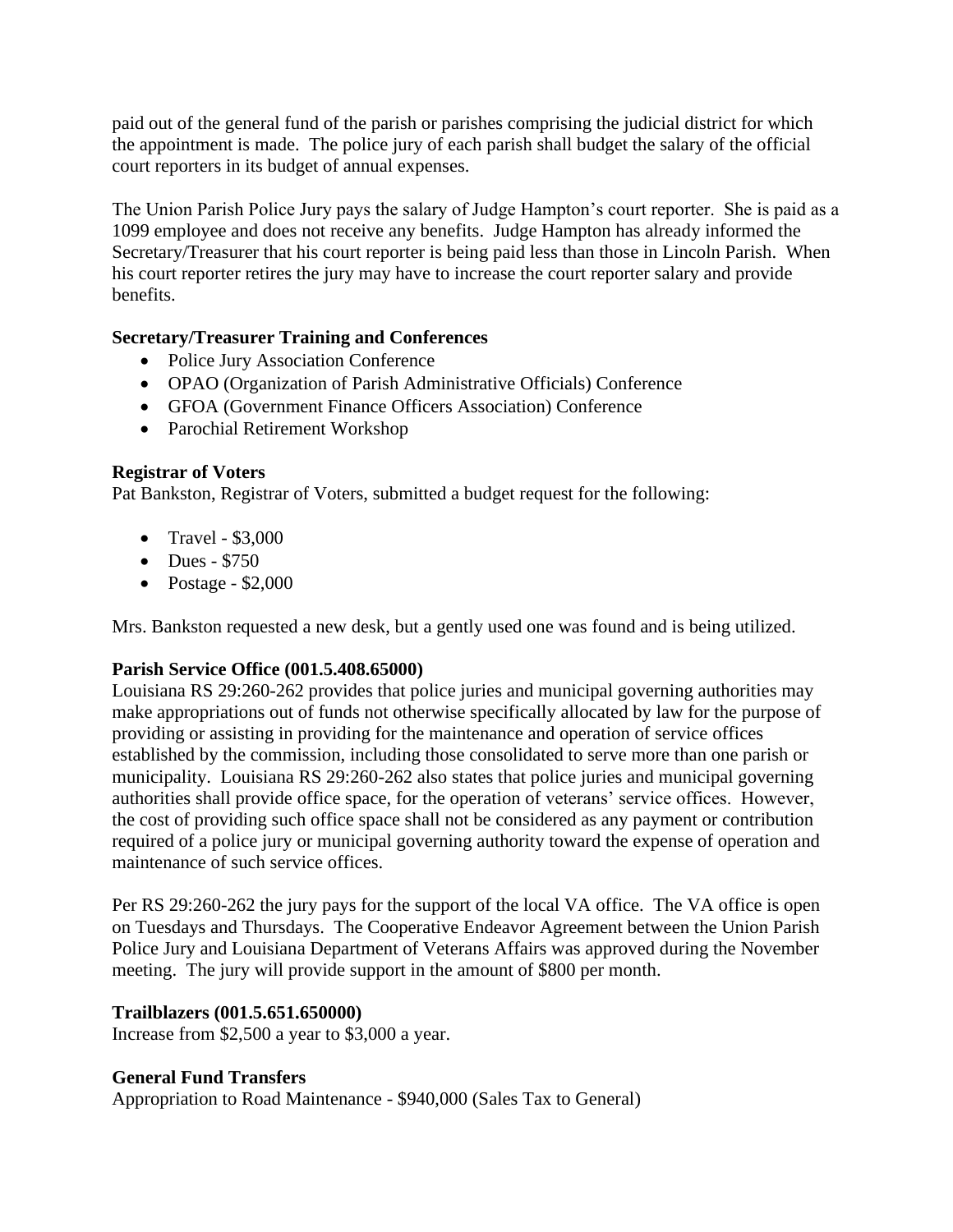Appropriation to Airport - \$12,000 (Sales Tax to General)

### **Road Maintenance Fund 02**

Road Maintenance Fund Revenue projections are based upon information supplied by the Union Parish Tax Assessor and by analyzing previous year's income. A special election was held on December 10, 2016 to renew three (3) tax renewals. Proposition No. 2 provided for **6.15 mills** to be levied on all property subject to taxation in Union Parish for road maintenance. According to the assessor, one mill brings in **\$151,068**. This existing tax has been on the books for several years. It narrowly passed with a vote of 2,352 to 2,242. The Ad Valorem is projected by using the Grand Recap supplied by the Union Parish Assessor. The Road Maintenance also receives revenue from State Revenue Sharing and the State's Parish Transportation Fund. Major expenditures for this fund include personnel salaries plus benefits, gravel, culverts, rock, equipment leases/purchases, vehicle purchases/maintenance and maintenance of the parish road system and bridges. The Road Maintenance Department maintains approximately 550 miles of blacktop roads and 400 miles of dirt roads. The Road Maintenance fund will continue to struggle to keep up with the rising cost of materials and salaries.

#### **Rural Development Grant (002.4.346.00000)**

An LGAP (Louisiana Government Assistance Program) application was submitted in 2021 and approved for \$30,000. The application specified a front-end loader was needed in the amount of \$156,806.44. The \$30,000 can be rolled over into next year. That would allow the jury to combine two year's worth of grant monies to put towards the cost of the front-end loader. That has been done in the past.

#### **Equipment Rental (002.5.310.25000)**

Three motor graders are being leased at the rate of \$6,900 a month. I also added an additional amount in case other equipment is needed to be leased.

#### **Maintenance Building and Grounds (002.5.310.32000)**

After consulting with the Road Superintendent, I added \$12,000 to set up the shop in Marion. This figure includes a building with a small bathroom and the necessary sewer system.

#### **Equipment Repair (002.5.310.34000)**

I did not budget as much due to so many repairs being done in 2021. New trucks should help on some of the repair costs. The repair costs for 2021 have been excessive (\$265,051). Repair costs from previous years were as follows:

- $2017 $134,788$
- $2018 $143,700$
- $2019 $126,000$
- $2020 $158,400$

#### **Equipment Trucks and Heavy Equipment (002.5.310.43000)**

The equipment budget has been increased from \$250,000 to \$343,100. After consulting with the Public Works Director and Road Superintendent, the following equipment was suggested as being needed: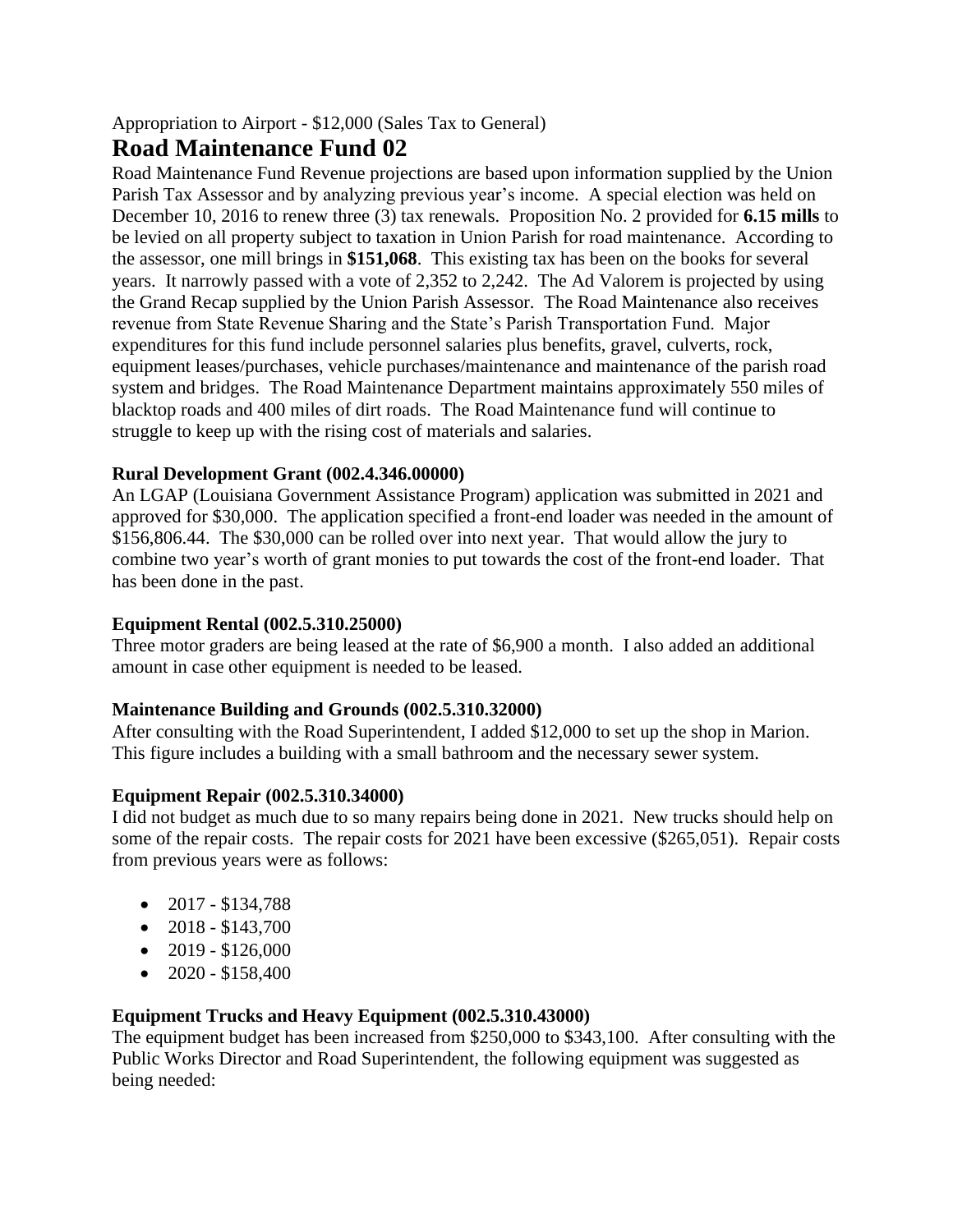- Skid steer (used \$90,000)
- Front end loader (\$156,806.44) or an Extended side boom with bush hog
- Enterprise vehicles (\$103,800)

#### **Appropriation from General Fund**

A \$940,000 transfer has been allocated. This will offset the extra equipment that is being asked for and road materials.

## **Road Construction Fund 03**

Road Construction Fund Revenue projections are based upon information supplied by the Union Parish Tax Assessor and by analyzing previous year's income. A special election was held on December 10, 2016 to renew three (3) tax renewals. Proposition No. 1 provided for **5.13 mills** to be levied on all property subject to taxation in Union Parish for the construction of roads and bridges. According to the assessor, one mill brings in **\$151,068**. This existing tax has been on the books for several years. It narrowly passed with a vote of 2,414 to 2,163.

The 2022 Union Parish Road Program has been allocated \$670,000 for the year. As of December 3<sup>rd</sup>, 2021, the Loch Lomond Pipe Replacement Project reimbursement payment has not been received. That will add an additional \$625,950.67 back to the road program once it is received.

### **Library Fund 04**

Library Fund Revenue projections are based upon information supplied by the Union Parish Tax Assessor and by analyzing previous year's income. The budget for the library is prepared by Stephanie Herrmann, Director. The Library's money flows through the police jury. The Library Fund is under the direction and authority of the appointed Library Board. The President of the Police Jury serves on the board in an advisory capacity. This fund accounts for the revenues and expenditures of the operation and maintenance of the Union Parish Library. The Library Board approves the expenditures of funds and oversees the personnel policies and procedures. The Director, Stephanie Herrmann, answers directly to the Library Board.

A special election was held on December 10, 2016 to renew three (3) tax renewals. Proposition No. 3 provided for 2.40 mills to be levied for the operation and maintenance of the Union Parish Public Library. Proposition No. 3 narrowly passed with a vote of 2,325 to 2,250. The Union Parish Library opened in 1956. The library has 11,897 active patrons. The library has 62,899 adult books, 27,275 juvenile books, 36,786 e-books, 152 playaways, 2333 movies, 2643 audio books, 479 magazines, 10 laptops, 25 kindles and 22 public access computers. During the aftermath of Katrina and during the local floods here in 2016, the library welcomed hundreds of people seeking digital information about flood insurance/home owners' policies and documents and insurance information was faxed from the library for months while people began to recover their lost homes. Local businesses often use the library's internet access to solicit job applicants and nearly every Monday morning the fax machine is busy sending in timesheets from independent employees of home health, nursing and home sitting services. The library currently has digitized all local newspapers back to 1880 in a searchable online source for genealogists, researchers and historians. The library has a local presence in nearly every small community in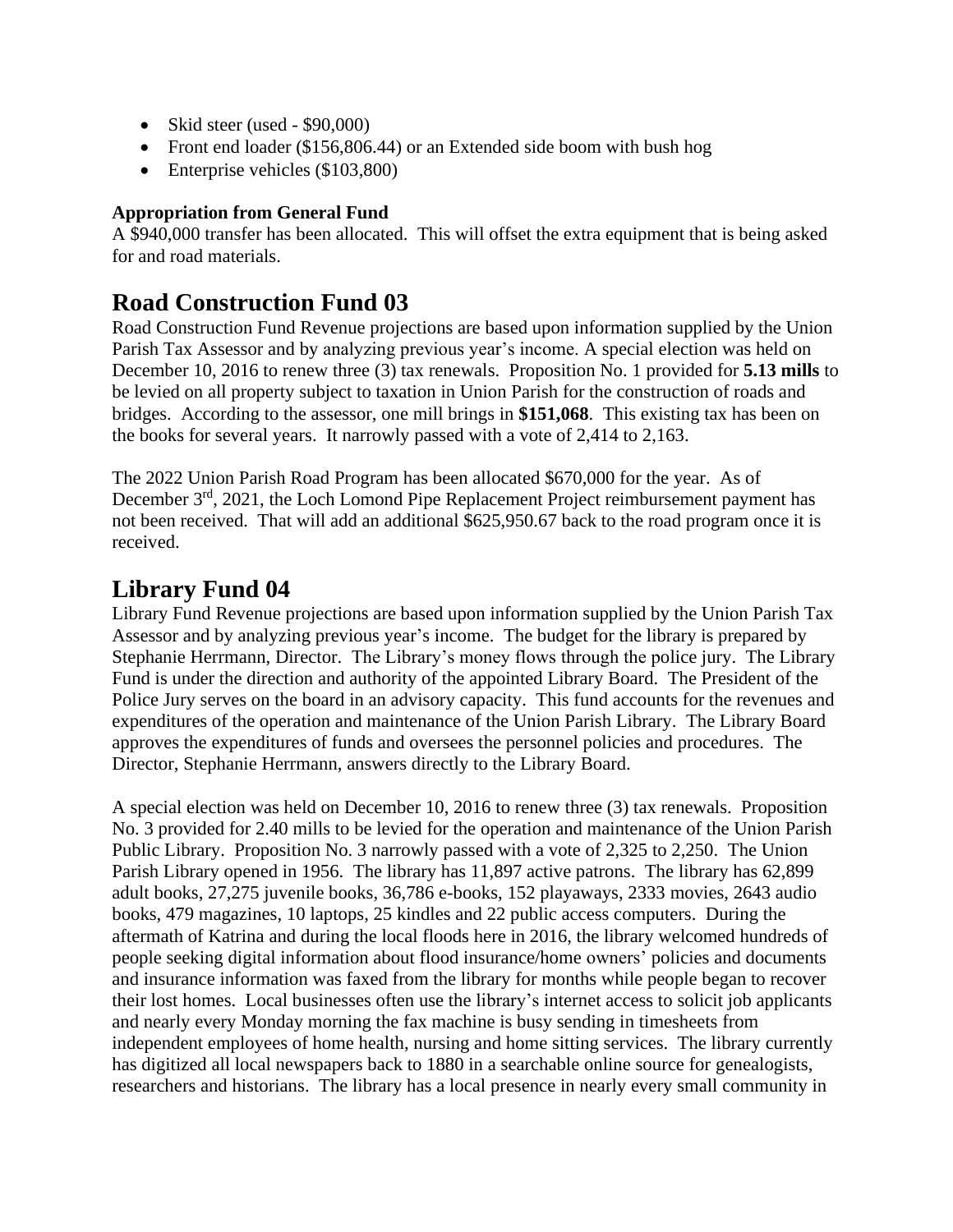Union Parish from Little Free Libraries, book nooks, backyard bookshelves, book delivery programs, bookmobile routes, school-daycare based outreach programs and e-book access.

## **Unemployment Fund 05**

If an unemployment claim has been filed and any expenses are due it is paid out of this fund. Each individual fund has an amount budgeted for unemployment expenses. In the event an unemployment claim is filed, the money is transferred via journal entry into this fund.

# **Airport Fund 07**

Airport Fund Revenue projections are based upon grant monies and hangar leases. The airport participates in a General Aviation Airport Maintenance Program. This program allows the jury to receive back a portion of the monies spent on maintenance. The Airport Fund does not sustain itself. The jury normally has to subsidize the Airport Fund and for the year 2022 the budgeted amount is \$12,000.

In 2018, the jury replaced the fuel pumps at the airport. A card reader was installed on the pumps and instead of losing money on fuel the jury is now making a slight profit. For the year 2021, \$11,000 was spent on fuel. To date, \$13,590.49 has been received in fuel income. That is a profit of \$2,590.49.

Any major project is done through the FAA. Each year a Capital Improvement Plan is submitted to the FAA. Federal grant monies are kept in a separate fund. Fund 23 is the Airport Grant Fund and it is a wash out account.

# **Off Duty Witness Fees Fund 8**

Off Duty Witness Fees fund revenue projections are based upon court fines. The fund reimburses off-duty police officers who are called to testify.

# **Detention Center Fund 11**

Detention Center fund revenue projections are based on state funds received for DOC inmates, the Transitional Work Program (TWP) and miscellaneous income. The UPDC is a facility that is mandated by Louisiana State law as a service that must be provided by each parish. The Union Parish Detention Center is under the control of the Union Parish Detention Center Commission. The Union Parish Detention Center Commission members include the president of the Union Parish Police Jury, one additional police juror, Union Parish Sheriff, District Attorney and the Farmerville Chief of Police. The Secretary of the Union Parish Police Jury may serve as secretary of the commission and the Union Parish Treasurer may serve as ex officio treasurer of the commission. The Union Parish Detention Center Commission shall be the keeper of the Union Parish Detention Center. Unfortunately, there was no tax established when the Union Parish Detention Center was built. The Detention Center has struggled financially over the years, but the Transitional Work Release Program is slowly helping to turn the financial instability around.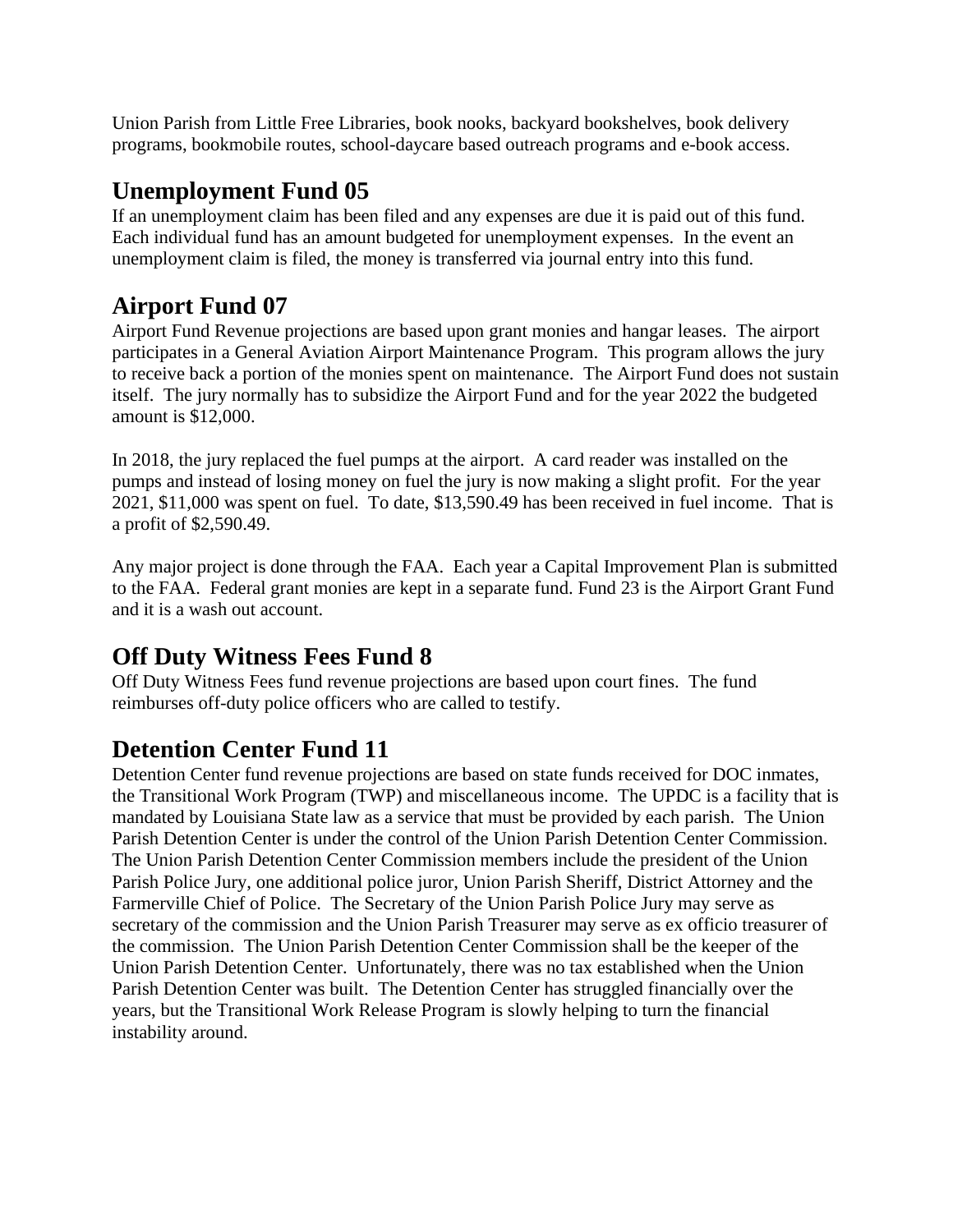Donnie Adams was hired as Warden effective September 21, 2020. Mr. Adams had been acting warden since June of 2020. Ruby Stanley is the Transitional Work release Director. Lisa Salley is the Business Manager.

# **Health Unit Fund 12**

Health Unit Fund Revenue projections are based on interest received from their investment account. On October 24, 2015 the voters of Union Parish rejected a millage renewal. At the end of October 2021, the Health Unit had \$475,899.98 invested with the Louisiana Asset Management Pool, Inc. (LAMP). As of November 30, 2021, the actual cash in bank balance for the Health Unit is \$97,101.85. The total cash, bank and investments, is \$573,001.83. Every effort is being made to keep expenses down. The Police Jury is responsible for the building, utilities, a few office supplies and two full-time employees (a certified nurse's assistant and one receptionist). There is also a temporary receptionist. At some point it may be necessary to present a tax proposal to the voters of Union Parish or eliminate a position. Once the health unit has exhausted their funds, the monies to operate the facility will come out of the general fund.

| 2015 Expenses         | \$147,285.43 |
|-----------------------|--------------|
| 2016 Expenses         | \$150,925.32 |
| 2017 Expenses         | \$144,936.34 |
| 2018 Expenses         | \$138,404.22 |
| 2019 Expenses         | \$139,430.12 |
| 2020 Expenses         | \$112,808.09 |
| 2021 Expenses to date | \$111,467.93 |
|                       |              |

The Health Unit Fund will have to take funds out of its LAMP investment account during the year 2022 to operate.

# **Sales Tax – Landfill Fund 13**

Sales Tax Revenue projections are based on taxes collected, garbage collection, tipping fees and miscellaneous revenues. A special election was held on Saturday April 30, 1983 to authorize the levy and collection of a one (1) percent sales tax to be dedicated and used first for the purpose of paying the costs of constructing, acquiring, improving, maintaining and operating solid waste collection and disposal facilities and subsequently for collecting and disposing of litter and other loose garbage and closing garbage dumps within the parish. On June 14, 1983 Ordinance 349 was introduced by Edward T. Phillips, seconded by James D. Bennett and adopted unanimously by the Union Parish Police Jury.

#### **Tipping Fees (013.4.600.03000)**

I increased the budgeted amount of \$1,240,000 from last year to \$1,700,000. This is a large increase, but will give Scottie something to strive for.

#### **Equipment Repair and Maintenance (013.5.441.32000)**

Even though \$283,184.12 was spent during 2021, I only budgeted \$150,000 based on previous years.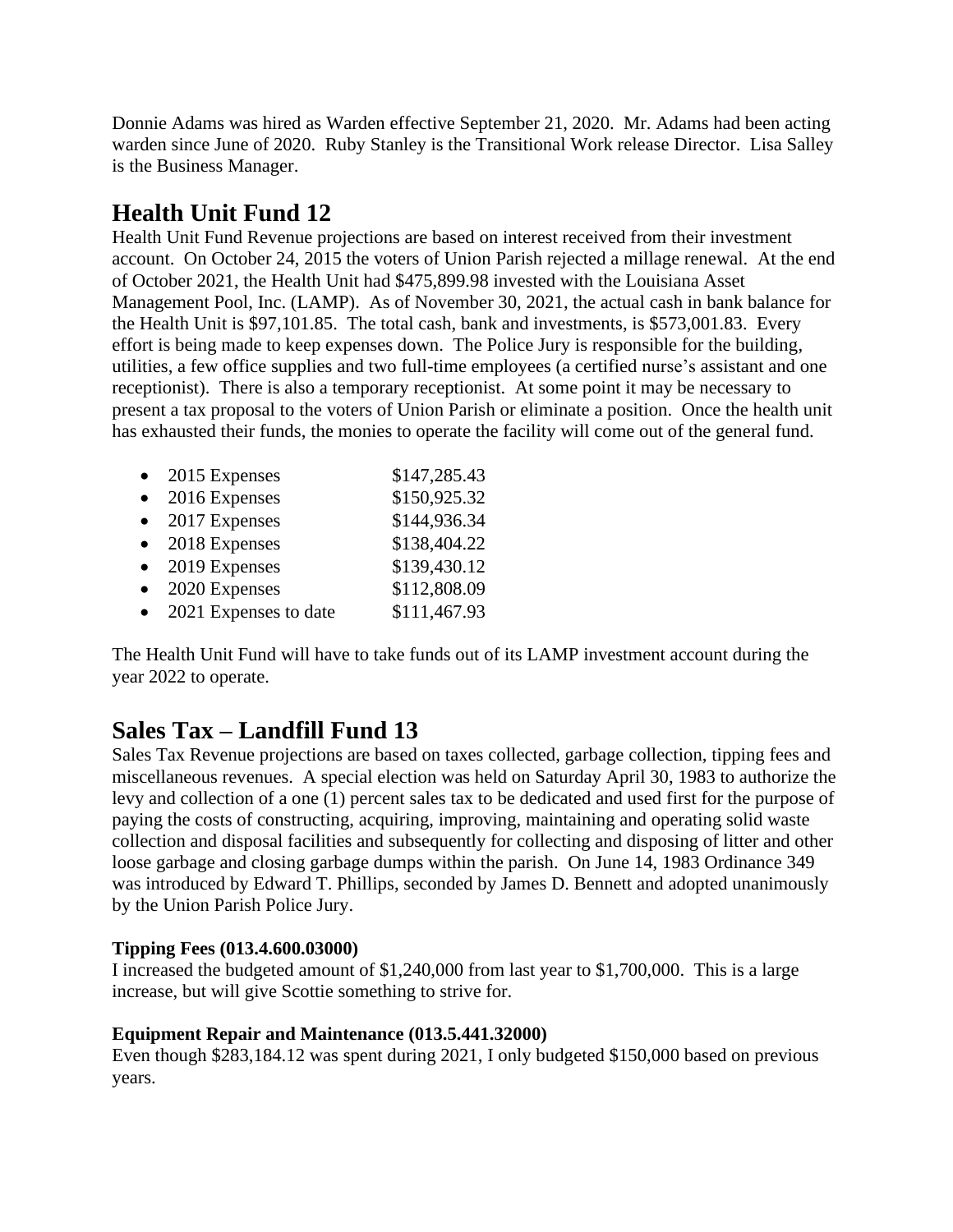- $2018 $79,319.52$
- $2019 $181,440.00$
- $2020 $92,174$

#### **Equipment – Trucks/Heavy Equipment (013.5.441.43000)**

The Waste Handler and Enterprise vehicles will be coded to this code.

#### **Engineering Fees – (013.5.441.81000)**

Mr. Fourrier has provided an estimate for 2022. Please see handout under Fund 13 (Sales Tax).

#### **Contract (013.5.441.85000)**

Mr. Fourrier supplied me with a list of projects that he has suggested for the landfill. They include the following:

- Install Lift Station and Force Main for tie-in to Farmerville POTW
- Leachate Cleanout SEMS (carried forward from last year)

#### **Financial Assurance (013.5.441.99000)**

This amount will decrease to \$500,000.

#### **Appropriation to General Fund (013.5.695.10000)**

This is the transfer for Road Maintenance.

## **Litter Court Fund 15**

Litter Court Revenue projections are based on fines collected. The fines collected are distributed among the respective JP and Constables. Taxes are held out and these monies are run through payroll.

## **Union Parish Communication District – 911 Fund 17**

Union Parish Communication District Revenue projections are based on taxes collected on prepaid cell phones, cell phones and landlines. The Union Parish E-911 Communications District approves the budget and approves the expenditures.

## **Collections – Sales Tax Fund 19**

Collections – Sales Tax Revenue comes from the Sales Tax/Landfill fund. Monies are allocated in the budget to be transferred from Fund 13 (Sales Tax – Landfill) on an as needed basis.

## **HUD – Section 8**

This program is federally funded. HUD director, Sharon Dixson, prepares her own budget.

## **Homeland Security**

Up until last year this account was kept in a separate checking account. In order to be more transparent and have a better audit trail this account is now being maintained in the Master